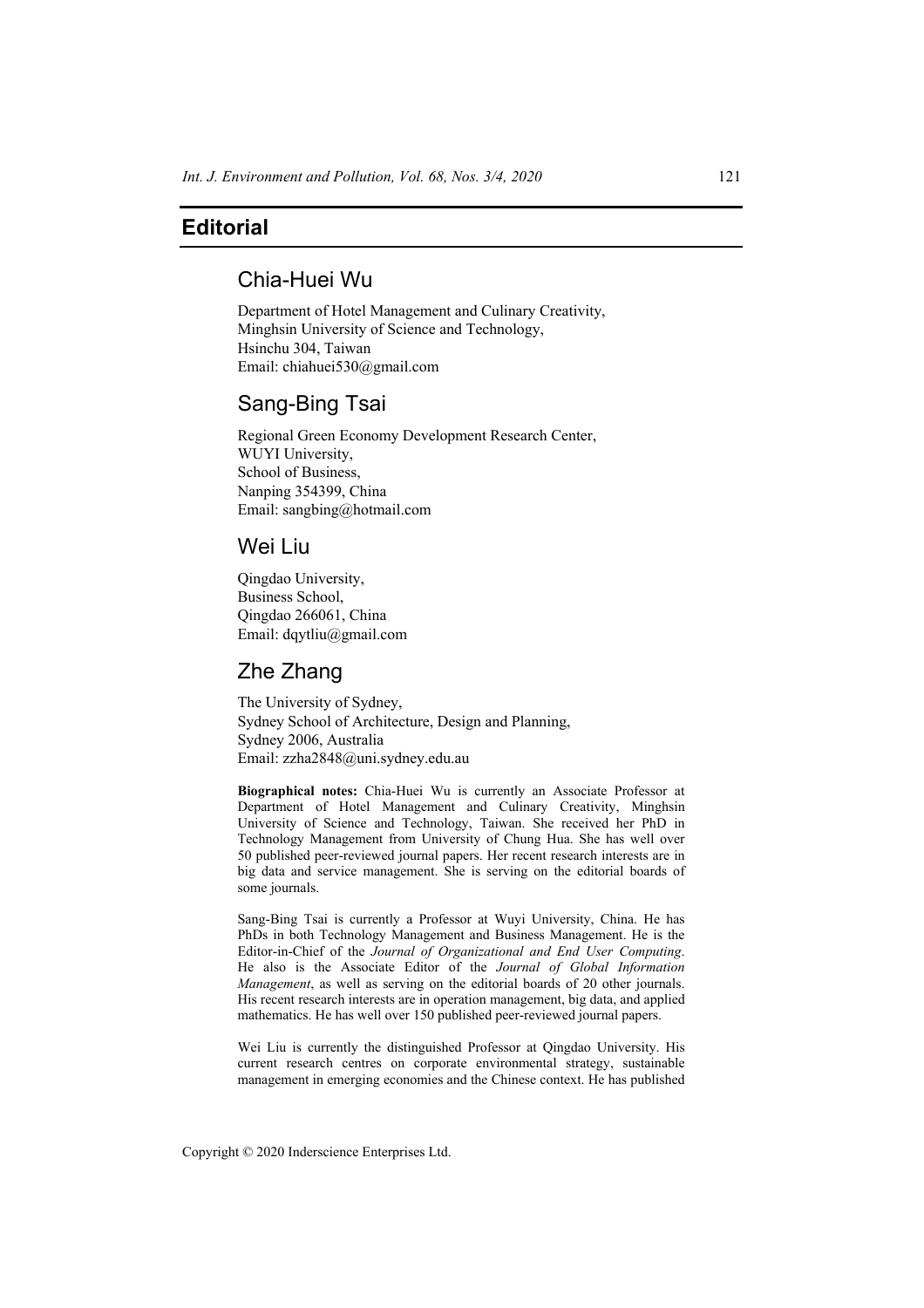numerous peer-reviewed papers, and his work has appeared in international journals such as Technological Forecasting and Social Change, Emerging Markets Review, Finance Research Letters, and others. In addition, he has guest-edited special issues for the *International Journal of Technology Management, International Journal of Environment and Pollution, Journal of Risk and Financial Management*, and others.

Zhe Zhang is an experienced researcher in the Sydney School of Architecture, Design and Planning, the University of Sydney. He has guest-edited in journals such as *International Journal of Environment and Pollution, International Journal of Environmental Technology and Management*, and *International Journal of Technology, Policy and Management*. He has published peer-reviewed papers that appeared in SSCI/SCI-indexed journals, including *Planning Perspectives*, *International Journal of Environmental Research and Public Health*, *Discrete Dynamics in Nature and Society*, and others. In addition, he also received the honour of 'Hot Paper' and 'Highly Cited Paper' in Essential Science Indicators (ESI).

While people enjoy the social progress brought by economic development and energy consumption, they also bear the consequences of environmental pollution. In the seven papers in this special issue, scholars have discussed and provided suggestions on sustainable development, resource allocation, energy consumption, human resources, and air pollution.

Qiu et al. studied the misallocation of resources under conditions of regional economic development. Based on the theoretical framework of resource misallocation, they studied the problem of energy misallocation in the context of urban agglomeration using the micro dataset of Chinese industrial enterprises from 1998 to 2007. What is interesting in this paper is that market barriers, fiscal stimulus and labour control will aggravate energy misallocation, and the former two have obvious spatial effects. At the same time, the negative spatial effect of trade openness can effectively alleviate this problem.

Nowadays, although more and more scholars pay attention to green consumption behaviour, much research examines the positive feedback of consumers. Based on the consumer psychology and cognitive dissonance theory, Li, Quan and Zhang used Amos software to process survey data from 435 questionnaires. They proposed a conceptual model of anticipated guilt-green consumer intention link under different green involvement through structural equation modelling.

Energy consumption can contribute to rapid economic growth, but it also brings with it a problem of environmental pollution that cannot be ignored. Based on this, Li and Hu (studied the dynamic interactions between economic growth, energy consumption and environmental pollution using the 2003–2016 A-provincial time data. By using Johansen integration test, Granger causality analysis, IRF impulse response and variance decomposition method, the authors concluded that there is a long-term equilibrium relationship among the three, and economic growth and energy consumption are the causes of environmental pollution, and environmental pollution is more affected by the change of energy consumption.

Under the development of social economy and continuous improvement of the market economy system, human resources continue to play an important role in the life of